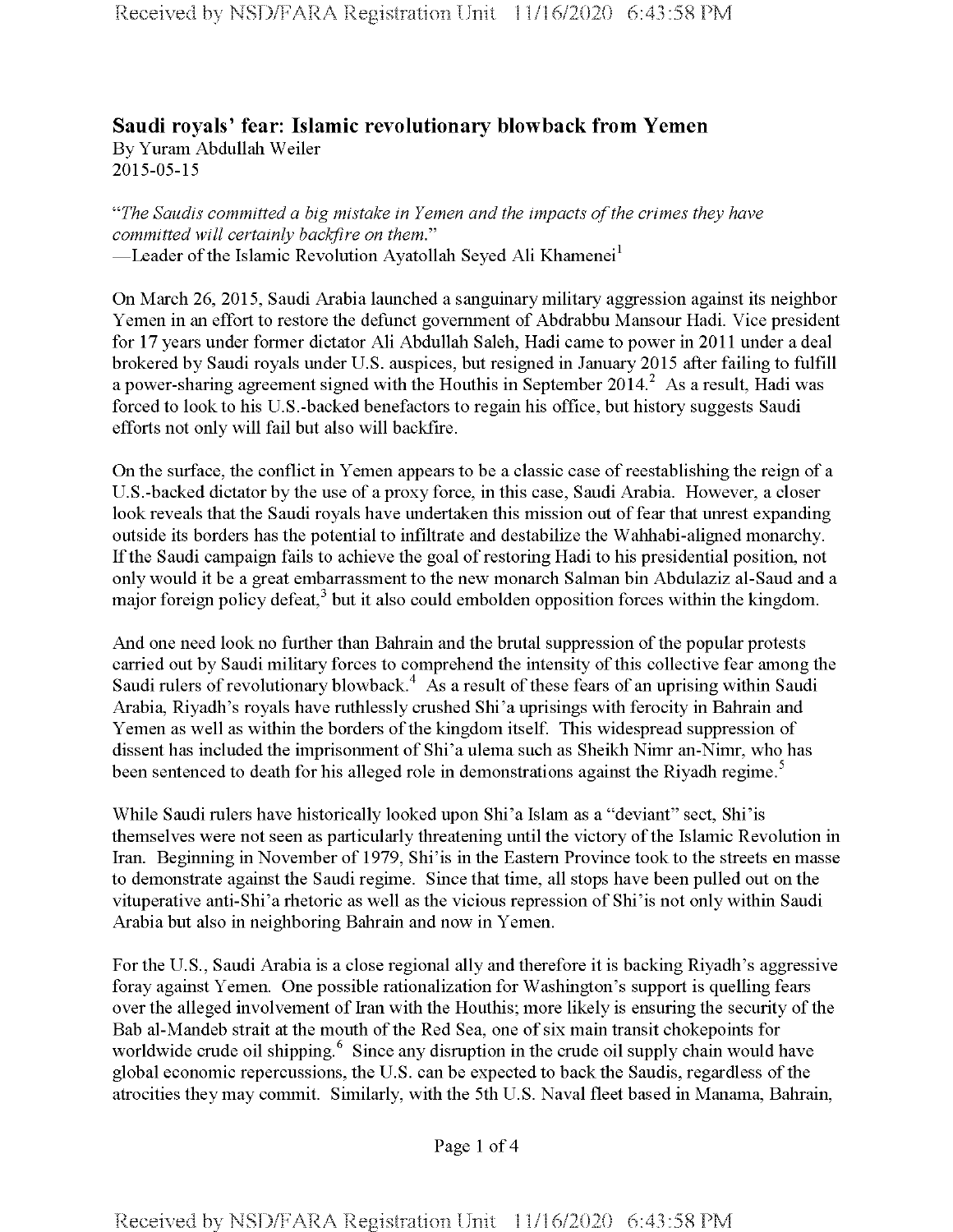the U.S. has been predictably silent on the brutal Saudi suppression of Shi'a demonstrations there. Hence, U.S. interests seem to be in lockstep with Saudi interests, at least forthe near term.

Moreover, the ruling elite in the U.S. seem inclined to the Saudi royals' misguided view that containment of Iran is vital to the security of the Persian Gulf region. However, the rise of ISIL has changed the calculus and now some in the U.S. administration apparently have realized that Iran could be an essential partner in the war against the takfiri militants.<sup>7</sup> Nevertheless, a recent U.S. Senate Armed Services Committee hearing chaired by ultra-right winger John McCain heard testimony from "experts" who insisted that Iran still poses a greater threat than ISIL, at least as far as Iraq is concerned.<sup>8</sup> And, of course, the perception in the west is that all Shi'is have a connection with Iran.<sup>9</sup>

Saudi Arabia was founded on a partnership between Ibn 'Abd al-Wahhab and Muhammad ibn Saud, and the anti-Shi'a rhetoric not only persists to this day, but has increased in intensity since the victory of the Islamic Revolution in Iran. Except for a brief period around 2003 during which some cosmetic gestures of reconciliation were instituted by Riyadh,<sup>10</sup> senior Saudi clerics have continuously vilified Shi'a Islam and the monarchy has done nothing to counter or silence them.<sup>11</sup> The problem is that while the Shi'a only represent 10 to 15 percent of the Saudi population, they are an 80-percent majority in the oil-rich Persian Gulf region,  $12$  which includes Saudi Arabia's Eastern Province and the cities of Qatif and al-Ahsa. There are also other Shi'a in Najran Province close to the Yemen border.<sup>13</sup> So without serious reform in the kingdom, opposition pressure for Shi'a rights will only build like steam in a pressure cooker.

A quick look at the history of Yemen should help clarify the futility ofthe current Saudi aggression. The Houthi movement consists of so-called Zaydi (or "Fiver") Shi'a Muslims who split from the majority "Twelver" Shi'a Muslims that recognized Muhammad ibn Ali ibn al-Husayn (AS) as the fifth Imam. Instead, they followed Zayd ibn Ali who in 740 led an unsuccessful rebellion against the Umayyad caliphate. Despite the defeat, adherents managed to establish an enduring Zaydi imamate in Yemen that lasted until September 1962 when a coup instigated by modernist army officers affiliated with Egyptian president Gamal Abdel Nasser forced the last Zaydi imam, Muhammad al-Badr al-Mansur, into exile and precipitated a civil war lasting from 1962 to 1970.<sup>14</sup>

The ensuing civil war in Yemen drew in massive armed forces from Egypt and mercenaries from Saudi Arabia who found themselves on opposite sides of the conflict, the Egyptian troops backing the modernists of the Yemen Arab Republic (North Yemen) and the Saudis backing the Zaydis, who refused to accept the legitimacy of the Nasser-aligned, republican government. Nasser finally pulled his troops out of Yemen in June of 1967, leading to the creation of the Democratic Republic of Yemen (South Yemen), which later fell under Marxist control in 1969. North Yemen managed to establish a coalition government in  $1974<sup>15</sup>$  but it was not until after the civil war of 1986 that Yemen was finally united in 1990 under former president Ali Abdullah Saleh. Even then, another civil war in 1994 was instigated by Sunni southern factions attempting to reestablish an independent South Yemen.<sup>16</sup>

Today, Egyptian military historians refer to Nasser's armed escapade in Yemen as Egypt's Vietnam, reflecting the failure of the Egyptian forces totaling 55,000 to subdue the Zaydi

Page 2 of 4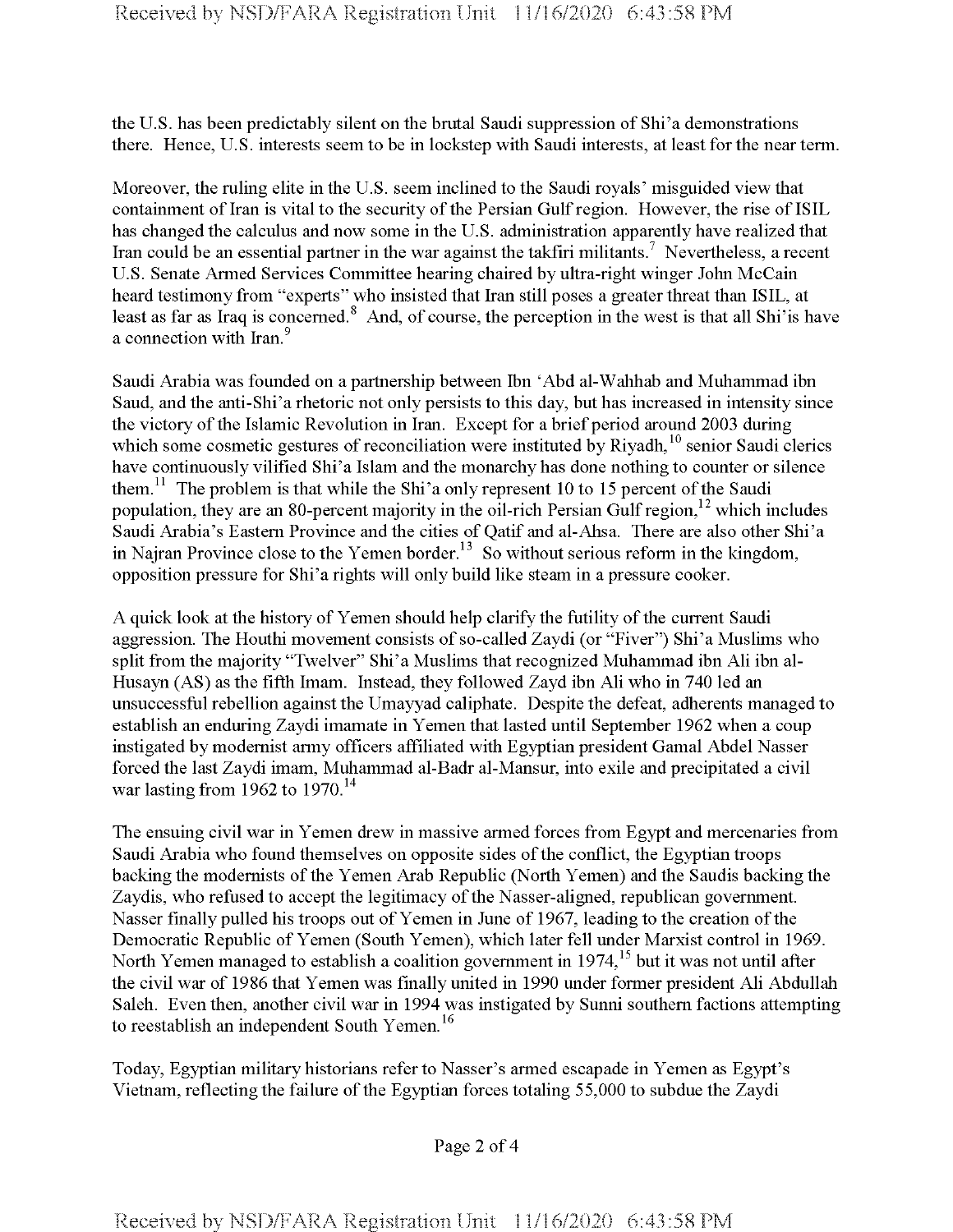rebels.17 Why Saudi king Salman bin Abdulaziz would think Saudi forces using tactics similar to those used by the Egyptians against the Zaydis would be successful in subduing the Houthis now is difficult to understand, since history teaches that such a war plan is doomed to failure.

What led the Saudis to initiate this latest aggression appears to have been the imminent agreement by the Houthis and the other dozen Yemeni parties involved in the negotiations on power-sharing, which would have retained a role for Hadi. According to Jamal Benomar, the former United Nations mediator in Yemen, "When this [Saudi]campaign started, one thing that was significant but went unnoticed is that the Yemenis were close to a deal that would institute a power-sharing with the Houthis."

Publicly, the Saudis gave three reasons for their campaign that has slain over 1,500 people: first, restoring Hadi as president; second, crushing the Houthi movement; and third, curbing Iran's influence in Yemen.<sup>18</sup> In regards to Saudi allegations of Iranian influence, even the U.S. State Department through spokesperson Marie Harf denied this. "We know there's a relationship with the Houthis, certainly, although, not to our knowledge, an operational sort of control relationship," she said in a recent press briefing.<sup>19</sup>

Crushing the determined and well-armed Houthi movement did not happen in 2005 and seems even less likely to happen now. Furthermore, the Houthis had been willing to accept a 20 percent role in the government, so even if they were completely eliminated, there is the other 80 percent ofYemeni opposition forces remaining. Finally, by pursuing their fruitless military interference on the Yemeni people's right of self-determination, the Saudis risk escalating internal opposition to their already fragile monarchy. $20$ 

The Saudi bombing war in Yemen also has unintentionally strengthened al-Qaeda of the Arabian Peninsula (AQAP), which has gained ground in Yemen since the assault began. By targeting the Houthi fighters exclusively, the Saudis have inadvertently allowed their AQAP adversary, which is financed by private Saudi funding, to increase in strength. Even right-leaning Brookings Institute scholar Kenneth Pollack has warned that "greater Saudi intervention in Yemen is unlikely to improve the situation and could easily undermine the Kingdom's own security and stability over the medium to longer term."<sup>22</sup> In short, Saudi Arabia's "Operation Decisive Storm" is not only proving to be indecisive, but also is backfiring on its perpetrator.

So despite the public facade, the one and only reason forthe Saudi aggression against the Houthis in Yemen is to prevent a popular uprising from spilling over into the kingdom and gathering momentum.<sup>23</sup> However, by continuing their relentless assault on Yemen, the Saudis are assuring that their campaign will indeed backfire by inspiring opposition forces within the kingdom to close ranks and exercise their right of self-determination.

## **Endnotes**

<sup>1</sup> "Leader warns Riyadh over impacts of aggression on Yemen," *Press TV*, May 13, 2015, accessed May 13, 2015, http://www.presstv.ir/Detail/2015/05/13/410909/Leader-Saudi-Arabia-Yemen-Iraq-Kha.

<sup>2</sup> "Abd Rabbuh Mansour Hadi," *Berkeley CenterforReligion, Peace & WorldAffairs at Georgetown University*, accessed May 14, 2015, http://berkleycenter.georgetown.edu/people/abd-rabbuh-mansour-hadi.